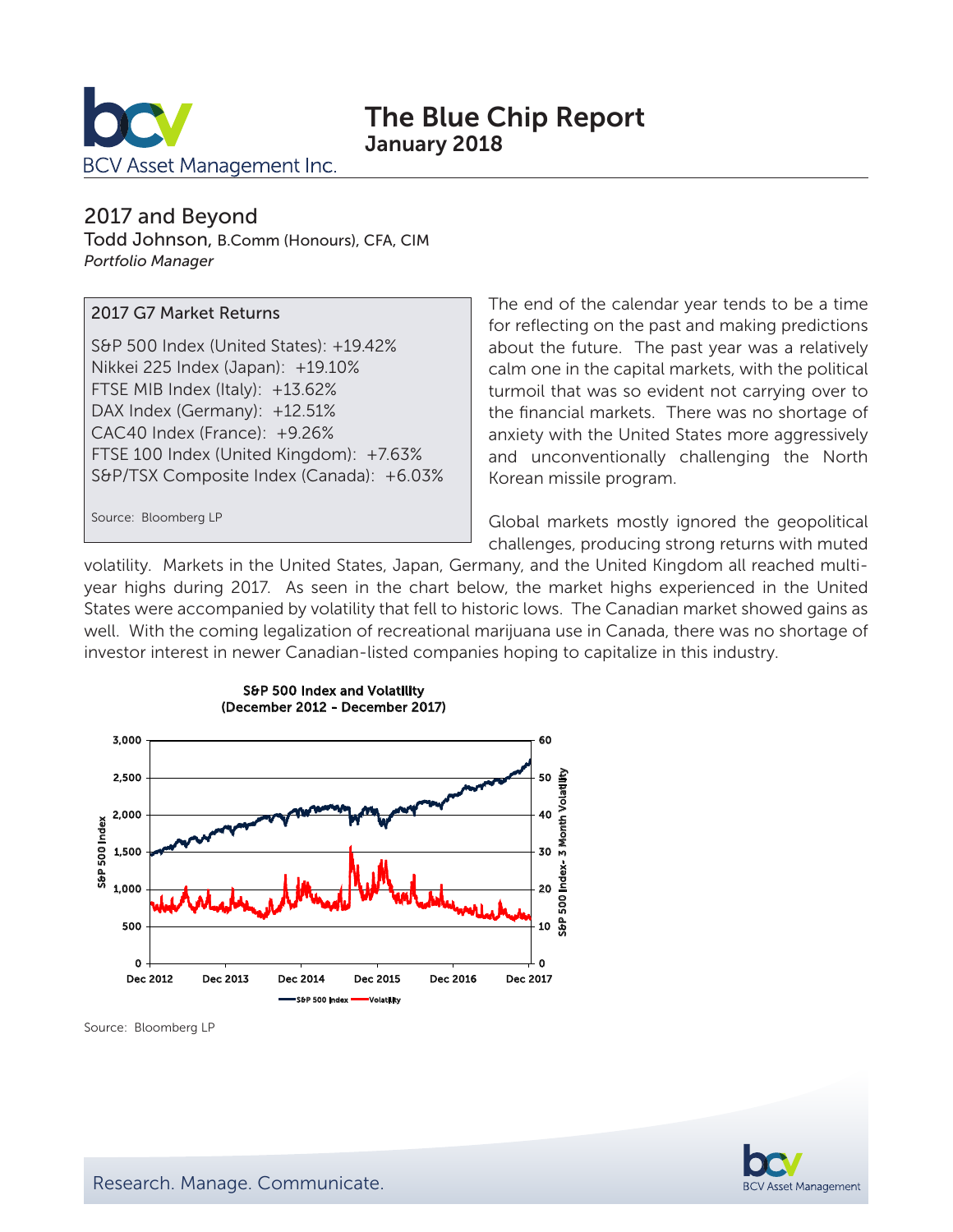Global fixed income markets were relatively steady as interest rates moved mostly as expected, with inflation subdued. However, Canadian central bank policy shifted notably mid-year, as short-term interest rates started to move higher, leading the Canadian dollar to eventually rise to 0.80 CAD/USD in response.

Much like 2017, where the year started with some geopolitical concerns and elevated stock markets, 2018 has started in the same fashion but with more momentum. In the forty-five countries tracked by the Organization for Economic Cooperation and Development (OECD), which encompasses most of the developed world, all are on pace for economic expansion this year. It is an uncommon occurrence for all of these economies to be growing in sync. Expanding economies create more demand for products and services, which in turn support growing corporate earnings. Global purchasing manager indices are very strong and with the United States recently passing a large corporate tax reduction, conditions are quite stimulative for further equity market appreciation.

History has shown us that markets do not appreciate in a straight line and current valuations are stretched when compared to historical averages. There is ample market risk if a geopolitical problem develops or monetary policy becomes much more restrictive. At BCV Asset Management, we do not focus on short-term market forecasting when managing investor portfolios. Instead, our focus is on a three to five year outlook, with a view to how the companies in which we invest can continue to increase their earnings and dividends in their business environment. While the future is uncertain, we want to own businesses whose valuation is justified by the fundamentals. Valuation is particularly important following years like 2017, where there was a tailwind to total returns. Irrespective of how the markets perform in 2018, we remain confident that the companies in which we invest will be able to sustainably grow their dividends over the next three to five years. To us, finding conservative companies that can grow their dividends is the single most significant variable in delivering satisfactory long-term investment returns.

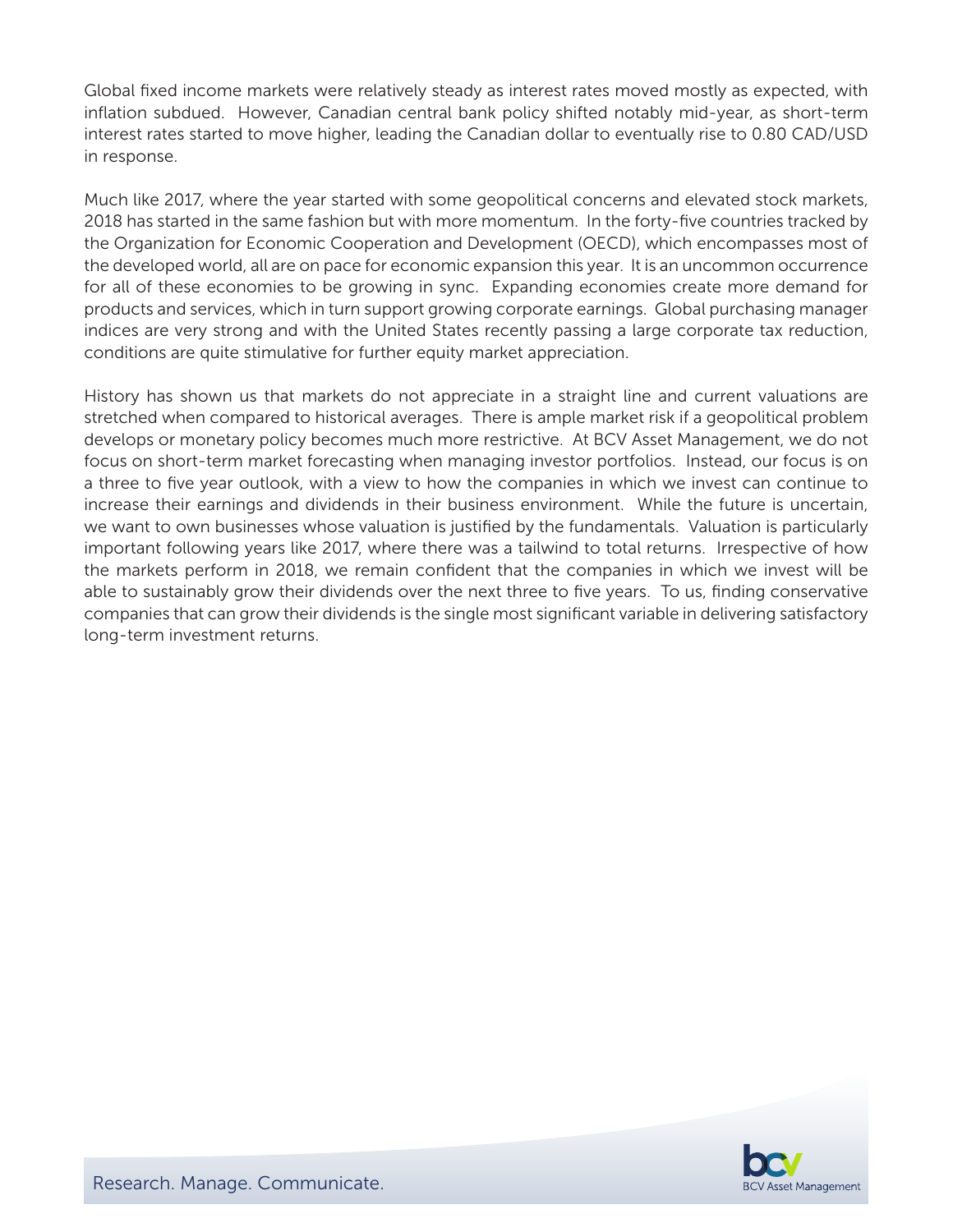## The Rise of Cryptocurrencies

James McInnis, B.Comm (Honours), CFA *Portfolio Manager*

The headline-grabbing, fifteen-fold increase in the value of Bitcoin in 2017 has drawn the attention of most people to Bitcoin and other cryptocurrencies. At BCV Asset Management, these cryptocurrencies are not an asset class in which we invest. Instead, we invest in assets that generate cash flow. That cash flow is the mechanism that allows us to value the investment.





Source: Bloomberg LP

Regardless of the investment type, we first and foremost w ant to protect our clients' investment capital. If there is any outcome in which there is a meaningful probability that an investment will lose all of its value, we simply will not make that investment. We invest our clients' money (and our own money) into companies that are expected to generate a stable and growing stream of cash flow. Bitcoin is, without a doubt, a speculative investment. Even Stephen Poloz, Governor of the Bank of Canada, has stated the same publicly. The blockchain technology used by Bitcoin and other cryptocurrencies could benefit the world greatly. It makes it much quicker to verify parties to transactions, reducing what used to take multiple days to a few seconds. The investment thesis for cryptocurrencies as a long-term investment is far less certain. The value of these currencies depends on what someone will pay for them, which begs the description of the 'greater fools theory'. While there may be a market for a currency that allows users to hide their identity for fraud and other illegal activities, it is debatable whether such a currency could survive or be widely-adopted. There is already reports that those using Bitcoin for illegal activities have already moved on to other cryptocurrencies as regulators begin to monitor Bitcoin more closely.

Investment success at BCV Asset Management hinges on avoiding mistakes, finding opportunities that we believe will be good investments for the long term, and monitoring those investments daily. We avoid short-term speculation, including investments that are opaque or have a meaningful risk of losing value. Our investment philosophy centres on finding high-quality, dividend-paying companies that grow their dividends year over year, providing a relatively predictable and growing stream of cash flow for our clients. This investment philosophy has served us well for over ten years and we expect it to continue to do so in the future.



Research. Manage. Communicate.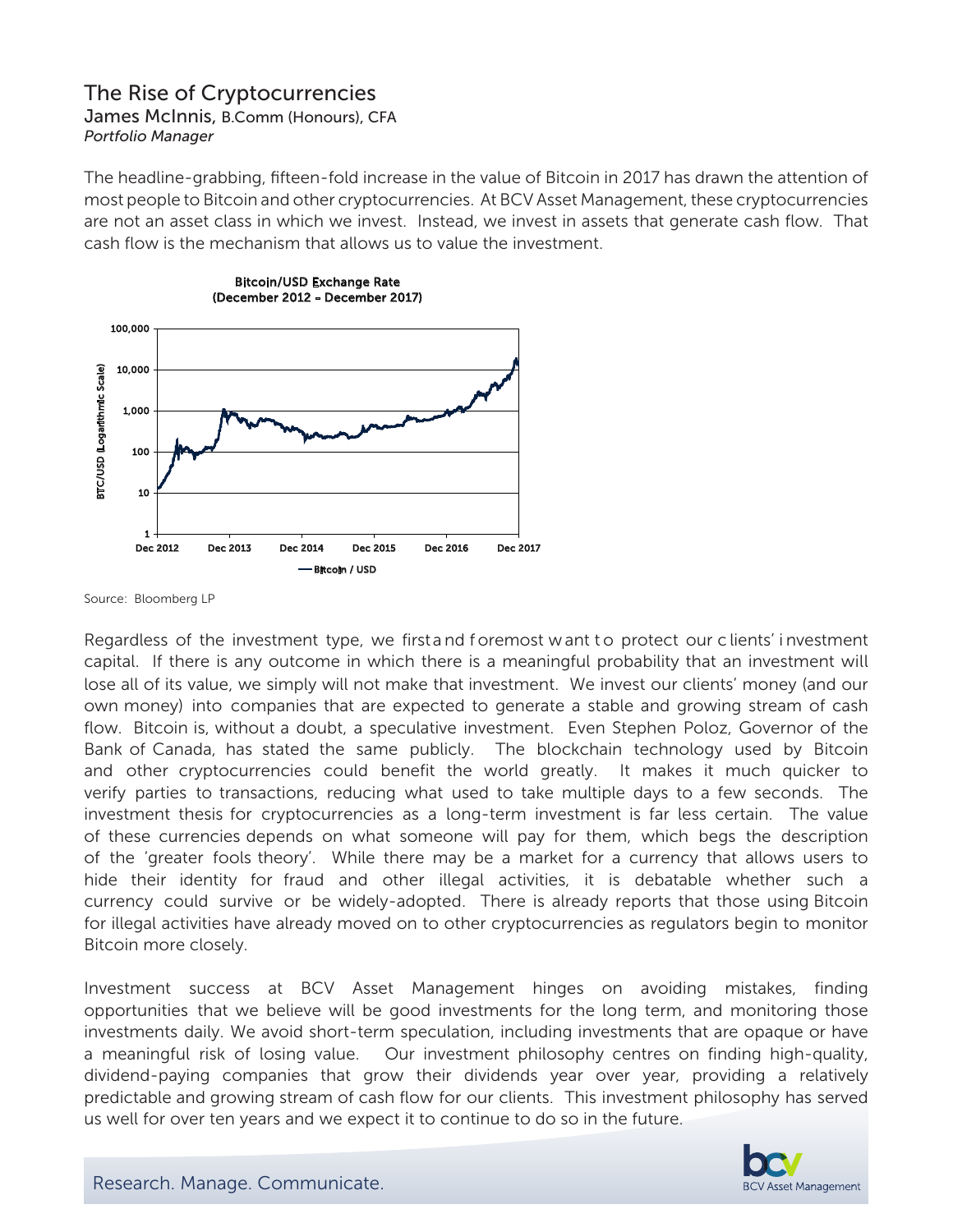#### The Research Process Cory Lang, CFA, CPA, CA *Financial Analyst & Securities Trader*

At BCV Asset Management, we are always on the lookout for promising investment opportunities. You might be asking yourself where those ideas come from. Well, there is no one source of ideas, although if you happen to have breakfast with Warren Buffett occasionally, that might be all you need. Short of that, I would like to give you some insight into the research process at BCV and the various sources that we use.

Peter Lynch was famous for advising individuals to invest in what they know. At BCV, this is fundamental to our research process. If we cannot explain what a company does or how they make money, we do not want to invest in it.

The Investment Committee meeting is a key part of our research process. This is not the type of meeting that is formal and structured, although we do follow some guidelines. What is great about it is the free-flowing nature of the conversations that start. Because each member of the Investment Committee has a different background and experience, we get a variety of perspectives. The result of these discussions is sometimes no more than a bit of insight, while at other times it is the seed of an idea that will hopefully grow into a successful BCV investment.

We have close to two dozen regular sources of research that we utilize, including news publications, broker research, industry-specific trade publications, and financial data sources. We like to use these as supplementary sources to our own independent research. These sources provide supporting evidence for our ideas, but also provide us with alternative viewpoints to our own, ensuring that we are considering the other side of the trade. We also read financial statements, listen to conference calls, review investor day presentations, and meet with management and analysts to provide additional insights into potential investments.

Once all of the available information is compiled and analyzed, it makes it way back to the Investment Committee for review. After it has proceeded through the committee and each member has reviewed its merits, it is only then that an idea has a chance to become an actual investment within client portfolios. That is only the beginning of the process though, as at BCV we utilize our research both to generate new investment ideas and to continuously monitor the investments that we have made.

Research is a critical part of what we do at BCV Asset Management. By bringing together a wide variety of sources, quantitative information, and the opinions of our investment professionals, we aim to continue generating promising opportunities for clients now and in the future.